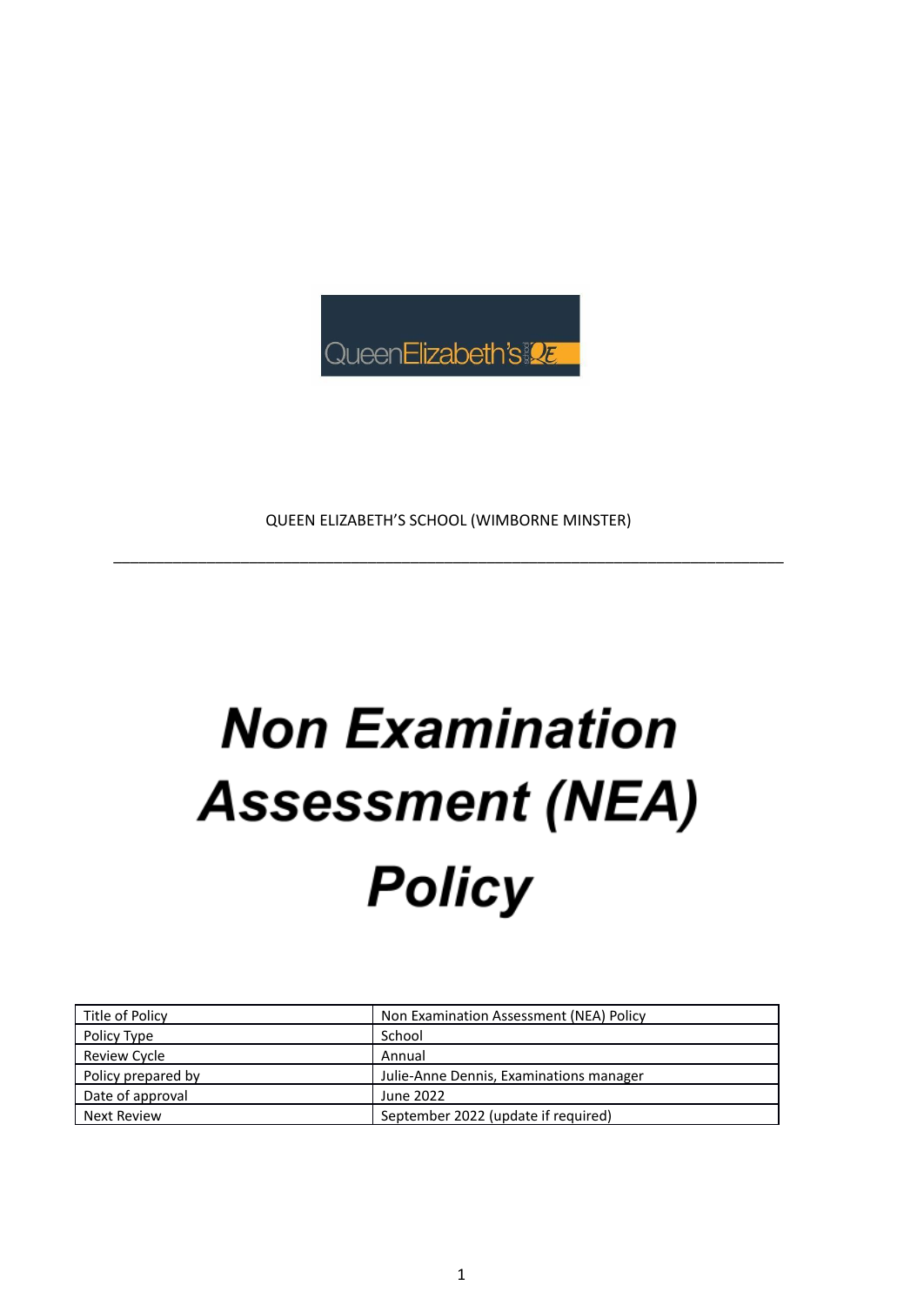# **● Purpose, Affect and Description**

# **Purpose of the policy**

The purpose of this policy, as defined by JCQ, is to

- *● cover procedures for planning and managing non-examination assessment*
- *● define staff roles and responsibilities with respect to non-examination assessments*
- *● manage risks associated with non-examination assessments*

# **What does this policy affect?**

This policy affects the delivery of subjects of reformed GCE and GCSE qualifications which contain a component(s) of non-examination assessment.

"The regulator's definition of an examination is very narrow and in effect any type of assessment that is not 'externally set and taken by candidates at the same time under controlled conditions' is classified as *non-examination assessment (NEA). 'NEA' therefore includes, but is not limited to, internal assessment. Externally marked and/or externally set practical examinations taken at different times across centres are classified as 'NEA'."*

[Definition taken directly from the JCQ publication *Instructions for conducting non-examination assessments,* Foreword]

This publication is further referred to in this policy as NEA

# **What are non-examination assessments?**

*"Non-examination assessments measure subject-specific knowledge and skills that cannot be tested by timed written papers.*

*There are three assessment stages and rules which apply to each stage. These rules often vary across subjects. The stages are:*

- *● task setting;*
- *● task taking;*
- *● task marking."*

# **● Scope**

*This policy is applicable to all of Queen Elizabeth's School.*

# **● Principles, Responsibilities and Procedures**

# **Procedures for planning and managing non-examination assessments identifying staff roles and responsibilities**

# **The basic principles**

# **Head of centre**

- Ensures that the centre's *non-examination assessment policy* is fit for purpose
- Ensures the centre's *internal appeals procedures* clearly detail the procedure to be followed by candidates (or their parents/carers) appealing against internal assessment decisions (centre assessed marks) and requesting a review of the centre's marking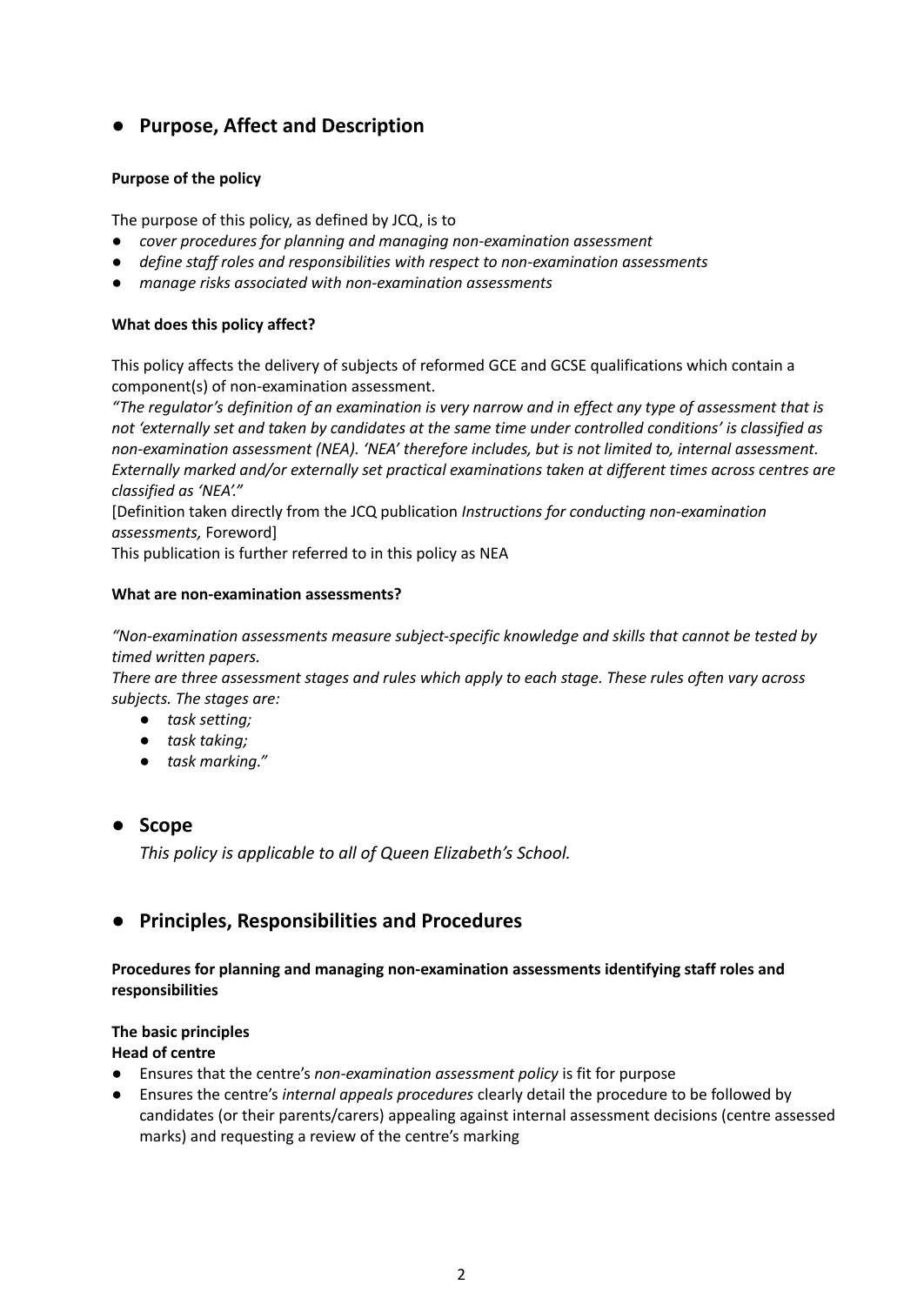- Returns a declaration (managed as part of the National Centre Number Register annual update) to confirm awareness of, and that relevant centre staff are adhering to, the latest version of Instructions for conducting non-examination assessments, confirming:
	- $\circ$  all reasonable steps have been or will be taken to ensure that all candidates at the centre have had, or will have, the opportunity to undertake the (GCSE English Language) Spoken Language endorsement
	- $\circ$  (where relevant to the centre) all reasonable steps have been or will be taken to ensure that all candidates at the centre have had, or will have, the opportunity to undertake the (A Level Sciences) prescribed practical activities

# **Subject head/lead**

- Ensure the correct conduct of non-examination assessments (including endorsements) which comply with NEA and awarding body subject-specific instructions.
- Where applicable, liaise with all relevant parties in relation to arrangements for and conduct of the monitoring visit for GCSE (9-1) Computer Science
- Ensures subject teachers understand their role and responsibilities within the non-examination assessment process
- Ensures appropriate procedures are in place to internally standardise/verify the marks awarded by subject teachers in line with awarding body criteria
- Ensures NEA and relevant awarding body subject specific instructions are followed in relation to the conduct of non-examination assessments (including endorsements)
- Understands the arrangements that the centre needs to put in place where the centre might accept private candidates (including distance learners and home educated students) for components of non-examination assessment

# **Subject teacher**

- Understands and complies with the general instructions as detailed in NEA
- Where these may also be provided by the awarding body, understands and complies with the awarding body's specification for conducting non-examination assessments, including any subject-specific instructions, teachers' notes or additional information on the awarding body's website
- Marks internally assessed work to the criteria provided by the awarding body
- Ensures the exams officer is provided with relevant entry codes for subjects (whether the entry for the internally assessed component forms part of the overall entry code or is made as a separate unit entry code) to the internal deadline for entries
- **Exams officer** Signposts the annually updated JCQ publication *[Instructions](https://www.jcq.org.uk/exams-office/non-examination-assessments/) for conducting [non-examination](https://www.jcq.org.uk/exams-office/non-examination-assessments/) assessment*s to relevant centre staff Carries out tasks where these may be applicable to the role in supporting the administration/management of non-examination assessment

# **Task setting**

- Selects tasks from a choice provided by the awarding body OR designs tasks where this is permitted by criteria set out within the subject specification
- Makes candidates aware of the criteria used to assess their work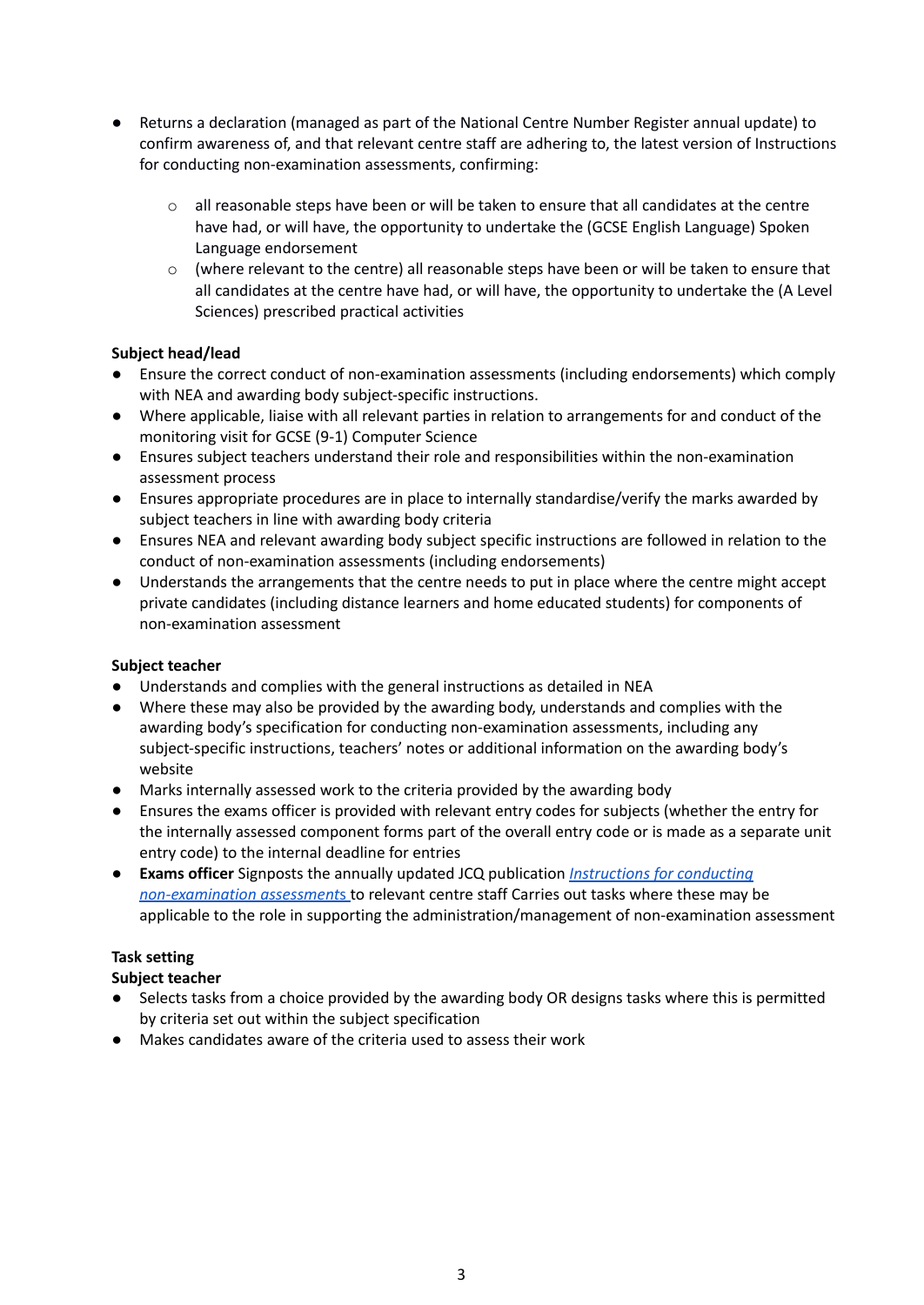# **Issuing of tasks**

# **Subject teacher**

- Determines when set tasks are issued by the awarding body
- Identifies date(s) when tasks should be taken by candidates
- Accesses set tasks in sufficient time to allow planning, resourcing and teaching and ensures that materials are stored securely at all times

# **Task taking**

#### **Supervision**

#### **Subject teacher**

- Checks the awarding body's subject-specific requirements ensuring candidates take tasks under the required conditions and supervision arrangements
- Ensures there is sufficient supervision to enable the work of a candidate to be authenticated
- Ensures there is sufficient supervision to ensure the work a candidate submits is their own
- Where candidates may work in groups, keeps a record of each candidate's contribution
- *●* Ensure candidates are aware of the current JCQ documents Information for candidates non-examination assessments and Information for candidates - Social media

#### **Advice and feedback**

#### **Subject teacher**

- As relevant to the subject/component, advises candidates on relevant aspects before candidates begin working on a task
- Will not provide candidates with model answers or writing frames specific to the task
- When reviewing candidates' work, unless prohibited by the specification, provides oral and written advice at a general level to candidates
- Allow candidates to revise and re-draft work after advice has been given at a general level
- Records any assistance given beyond general advice and takes it into account in the marking or submits it to the external examiner
- Ensures when work has been assessed, candidates are not allowed to revise it

# **Resources**

- Refers to the awarding body's specification and/or associated documentation to determine if candidates have restricted/unrestricted access to resources when planning and researching their tasks
- Ensures conditions for any formally supervised sessions are known and put in place
- Ensure appropriate arrangements are in place to keep the work to be assessed, and any preparatory work, secure between any formally supervised sessions, including work that is stored electronically
- Ensures conditions for any formally supervised sessions are understood and followed by candidates
- Ensures candidates understand that they are not allowed to introduce improved notes or new resources between formally supervised sessions
- Ensures that where appropriate to include references, candidates keep a detailed record of their own research, planning, resources etc.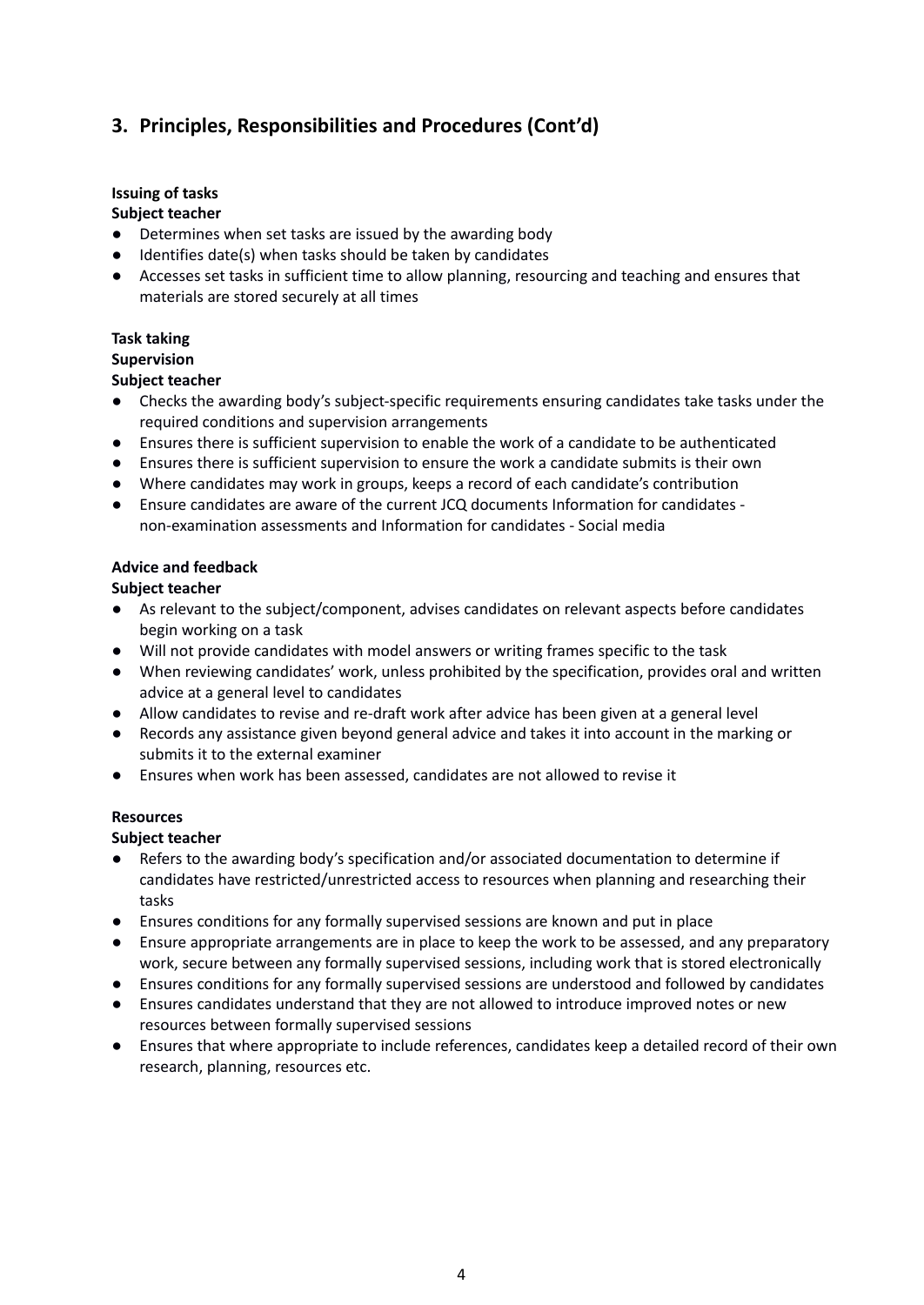# **Word and time limits**

# **Subject teacher**

Refers to the awarding body's specification to determine where word and time limits apply/are mandatory

#### **Collaboration and group work Subject teacher**

- Unless stated otherwise in the awarding body's specification, and where appropriate, allows candidates to collaborate when carrying out research and preparatory work
- Ensures that it is possible to attribute assessable outcomes to individual candidates
- Ensures that where an assignment requires written work to be produced, each candidate writes up their own account of the assignment
- Assesses the work of each candidate individually

# **Authentication procedures**

# **Subject teacher**

- Where required by the awarding body's specification:
	- ensures candidates sign a declaration confirming the work they submit for final assessment is their own unaided work
	- signs the teacher declaration of authentication confirming the requirements have been met
- Keeps signed candidate declarations on file until the deadline for enquiries about results has passed or until any appeal, malpractice or other results enquiry has been completed, whichever is later
- Provides signed candidate declarations where these may be requested by a JCQ Centre Inspector
- Where there may be doubt about the authenticity of the work of a candidate or if malpractice is suspected, follows the authentication procedures and malpractice information in NEA and informs the exams officer
- Understands that if, during the external moderation process, it is found that the work has not been properly authenticated, the awarding body will set the mark(s) awarded by the centre to zero

# **Presentation of work**

# **Subject teacher**

- Obtains informed consent at the beginning of the course from parents/carers if videos or photographs/images of candidates will be included as evidence of participation or contribution
- Instructs candidates to present work as detailed in NEA unless the awarding body's specification gives different subject-specific instructions
- Instructs candidates to add their candidate number, centre number and the component code of the assessment as a header/footer on each page of their work
- Ensures the correct task is issued to candidates

# **Keeping materials secure**

- When work is being undertaken by candidates under formal supervision, ensures work is securely stored between sessions (if more than one session)
- When work is submitted by candidates for final assessment, ensures work is securely stored
- Follows secure storage instructions as defined in NEA 4.8
- Takes sensible precautions when work is taken home for marking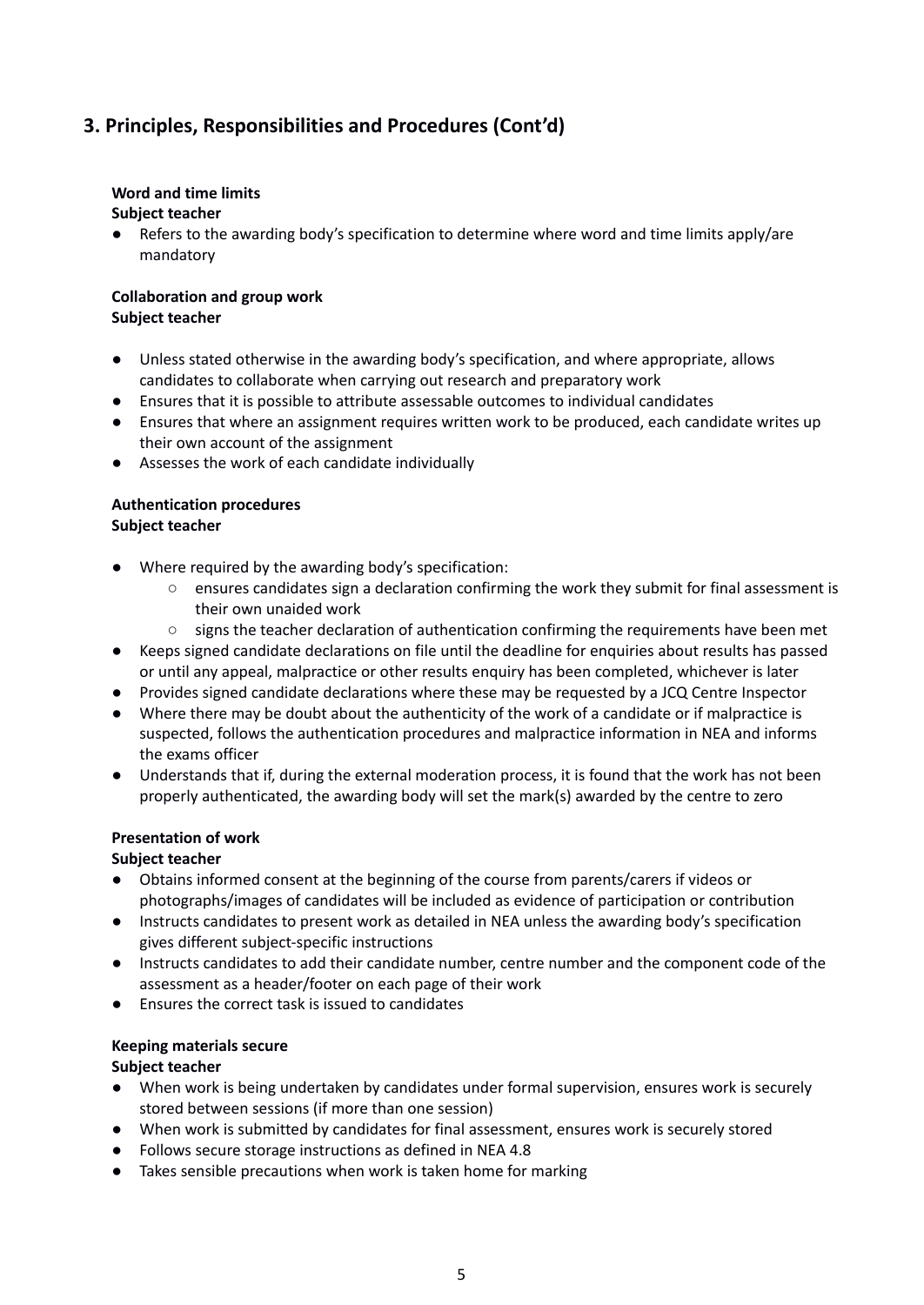- Stores internally assessed work, including the sample returned after awarding body moderation, securely until the closing date for enquiries about results or until the outcome of an enquiry or any subsequent appeal has been conveyed to the centre
- Reminds candidates of the need to keep their own work secure at all times and not share completed or partially completed work on-line, on social media or through any other means
- Liaises with the IT Manager to ensure that appropriate arrangements are in place to restrict access between sessions to candidates' work where work is stored electronically

# **IT Manager**

- Ensures appropriate arrangements are in place to restrict access between sessions to candidates' work where work is stored electronically
- Restrict access to this material and utilises appropriate security safeguards such as firewall protection and virus scanning software
- Employ an effective back-up strategy so that an up to date archive of candidates' evidence is maintained
- Consider encrypting any sensitive digital media to ensure the security of the data stored within it and refers to awarding body guidance to ensure that the method of encryption is suitable

# **Task marking – externally assessed components**

# **Conduct of externally assessed work**

#### **Subject teacher**

- Liaises with the exams officer regarding arrangements for the conduct of any externally assessed non-examination component of a specification
- Liaises with the Visiting Examiner where this may be applicable to any externally assessed component

#### **Exams officer**

- Arranges timetabling, rooming and invigilation where this is applicable to any externally assessed non-examination component of a specification
- Conducts the externally assessed component within the window specified by the awarding body
- *●* Conducts the externally assessed component according to the JCQ publication *Instructions for conducting examinations*

#### **Submission of work**

# **Subject teacher**

Provides the attendance register to a Visiting Examiner

#### **Exams officer**

- Provides the attendance register to the subject teacher where the component may be assessed by a Visiting Examiner
- Ensures the awarding body's attendance register for any externally assessed component is completed correctly to show candidates who are present and any who may be absent
- Where candidates' work must be despatched to an awarding body's examiner, ensures the completed attendance register accompanies the work
- Keeps a copy of the attendance register until after the deadline for enquiries about results for the exam series
- Packages the work as required by the awarding body and attaches the examiner address label
- Despatches the work to the awarding body's instructions by the required deadline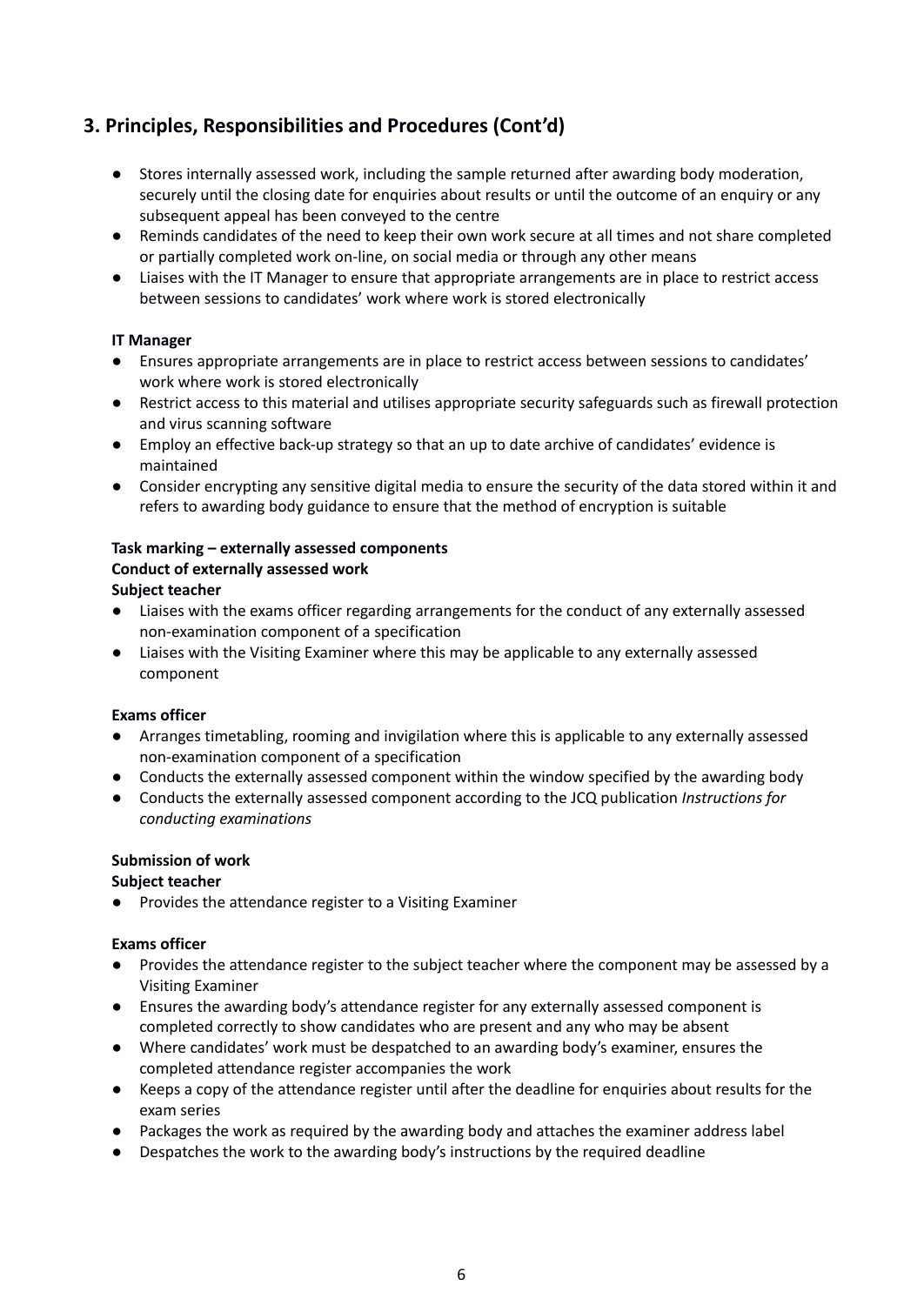#### **Task marking – internally assessed components Marking and annotation**

#### **Head Of Centre**

- Makes every effort to avoid situations where a candidate is assessed by a person who has a close personal relationship with the candidate, for example, members of their family (which includes step-family, foster family and similar close relationships) or close friends and their immediate family (e.g son/daughter)
- Where this cannot be avoided, ensures the possible conflict of interest is declared to the relevant awarding body and the marked work is submitted for moderation whether or not it is part of the moderation sample

#### **Subject teacher**

- Attends awarding body training as required to ensure familiarity with the mark scheme/marking process (may be Head of Faculty instead)
- Marks candidates' work in accordance with the marking criteria provided by the awarding body
- Annotates candidates' work as required to facilitate internal standardisation of marking and enable external moderation to check that marking is in line with the assessment criteria
- Informs candidates of their marks which could be subject to change by the awarding body moderation process
- Ensures candidates are informed to the timescale indicated in the centre's *internal appeals procedure* to enable an internal appeal/request for a review of marking to be submitted by a candidate and the outcome known before final marks are submitted to the awarding body

#### **Internal standardisation**

# **Head of Department/Head of Faculty**

- Ensures that internal standardisation of marks across assessors and teaching groups takes place as required and to sequence
- Supports staff not familiar with the mark scheme (e.g. NQTs, supply staff etc.)
- Ensures accurate internal standardisation for example by
- obtaining reference materials at an early stage in the course
- carrying out trial marking if appropriate during the marking period
- supervises internal moderation and reviews where appropriate
- retaining work and evidence of standardisation

#### **Subject teacher**

- Indicates on work (or cover sheet) the date of marking
- Marks to common standards
- Provides the moderation sample to the exams officer to the internal deadline
- Keep candidates work secure until after the closing date for review of results for the series concerned or until any appeal, malpractice or other results enquiry has been completed, whichever is later

#### **Submission of marks and work for moderation Subject teacher**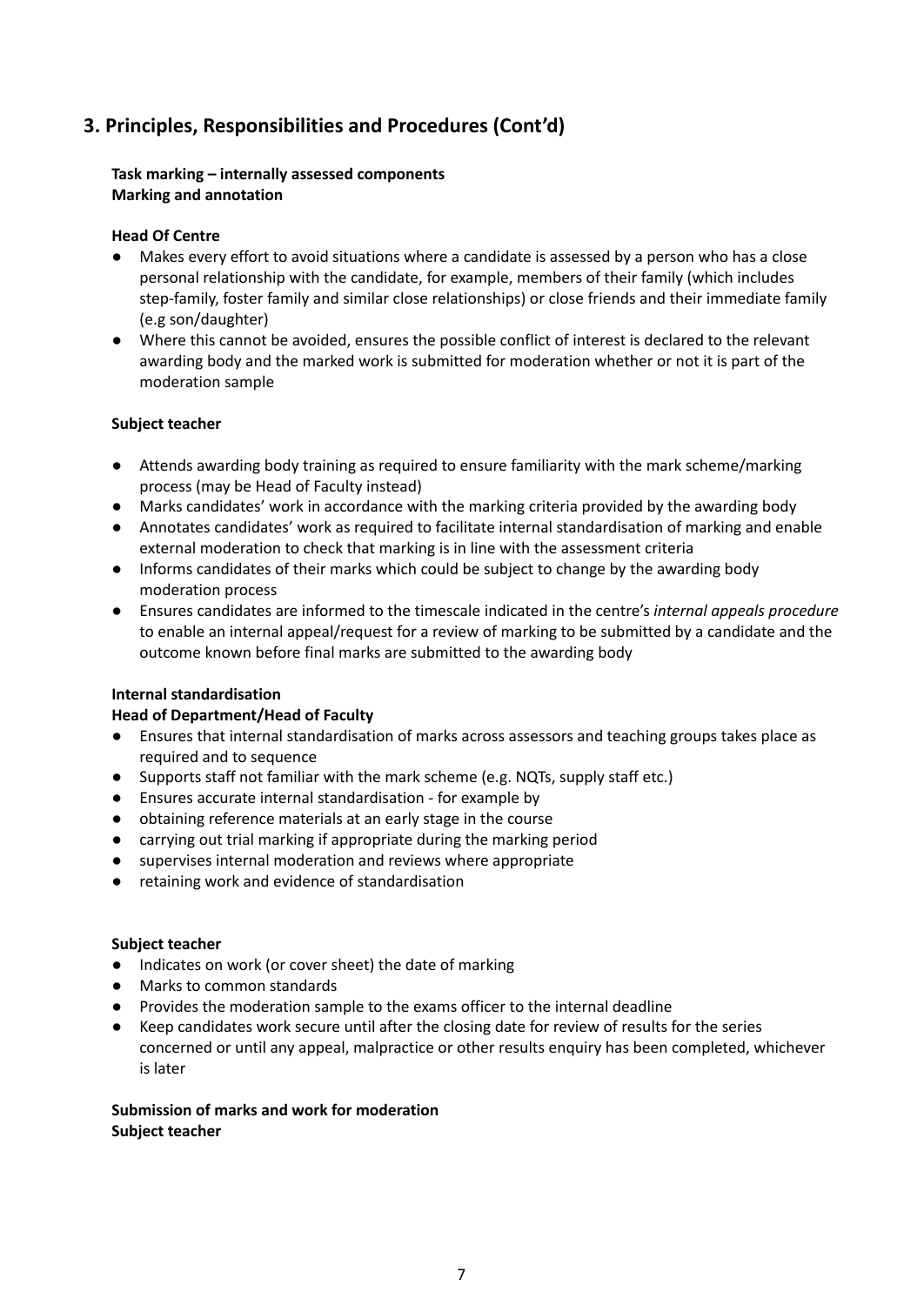● Inputs and submits marks online via the awarding body secure extranet site, keeping a record of the marks awarded to the external deadline/Provides marks to the exams officer to the internal deadline(May be HOD or HOF or EO instead)

# **3. Principles, Responsibilities and Procedures (Cont'd)**

- Where responsible for marks input, ensures checks are made that marks for any additional candidates are submitted and ensures mark input is checked before submission to avoid transcription errors
- Submits the requested samples of candidates' work to the awarding body moderator by the external deadline, keeping a record of the work submitted/Provides the moderation sample to the exams officer to the internal deadline
- Ensures the moderator is provided with authentication of candidates' work, confirmation that internal standardisation has been undertaken and any other subject-specific information where this may be required

# **Exams officer**

- Inputs and submits marks online (if required )via the awarding body secure extranet site, keeping a record of the marks submitted to the external deadline/Confirms with subject teachers that marks have been submitted to the awarding body deadline
- Where responsible for marks input, ensures checks are made that marks for any additional candidates are submitted and ensures mark input is checked before submission to avoid transcription errors
- Submits the requested samples of candidates' work to the moderator by the awarding body deadline, keeping a record of the work submitted/Confirms with Subject teacher that the moderation sample has been submitted to the awarding body deadline
- Ensures that for postal moderation
- work is dispatched in packaging provided by the awarding body
- moderator label(s) provided by the awarding body are affixed to the packaging
- proof of dispatch is obtained and kept on file until the successful issue of final results
- Through the subject teacher, ensures the moderator is provided with authentication of candidates' work, confirmation that internal standardisation has been undertaken and any other subject-specific information where this may be required

# **Storage and retention of work after submission of marks**

# **Subject teacher**

- Keeps a record of names and candidate numbers for candidates whose work was included in the moderation sample
- Retains all marked candidates' work (including any sample returned after moderation) under secure conditions until after the deadline for enquiries about results
- Takes steps to protect any work stored electronically from corruption and has a back-up procedure in place
- Retains evidence of work where retention may be a problem (for example, photos of artefacts etc.

# **Exams officer**

● Ensures any sample returned after moderation is logged and returned to the subject teacher for secure storage and required retention

# **External moderation - feedback**

# **Subject head/lead**

● Checks moderator reports and ensures that any remedial action, if necessary, is undertaken before the next examination series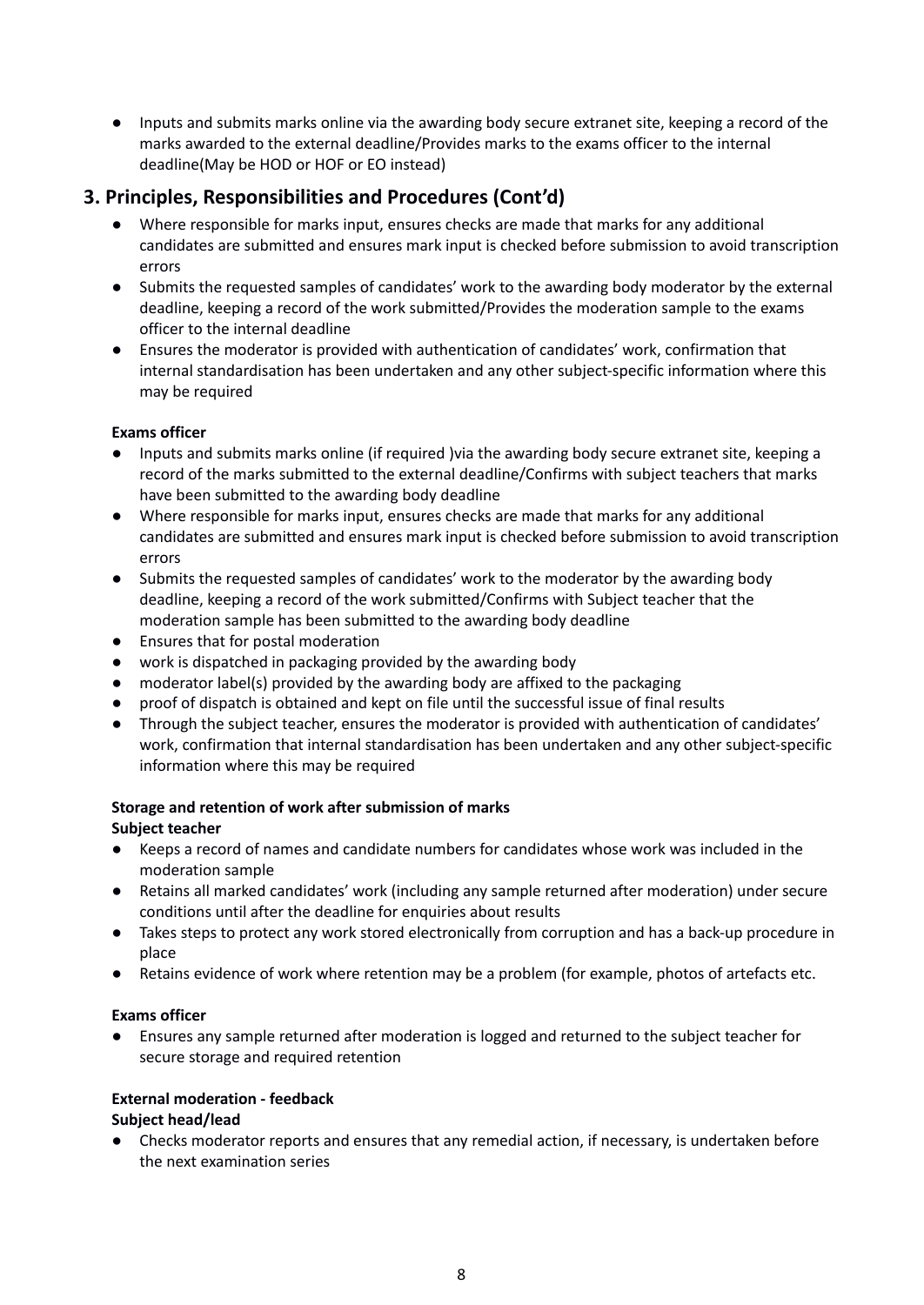# **Exams officer**

- Accesses or signposts moderator reports to relevant staff
- Takes remedial action, if necessary, where feedback may relate to centre administration

# **3. Principles, Responsibilities and Procedures (Cont'd)**

#### **Access arrangements**

#### **Subject teacher**

● Works with the SENCo to ensure any access arrangements for eligible candidates are applied to assessments

#### **Special educational needs coordinator (SENCo)**

- *●* Follows the regulations and guidance in the JCQ publication *Access Arrangements and Reasonable Adjustments*
- Where arrangements do not undermine the integrity of the qualification and is the candidate's normal way of working, will ensure access arrangements are in place and awarding body approval, where required, has been obtained prior to assessments taking place
- Makes subject teachers aware of any access arrangements for eligible candidates which need to be applied to assessments
- Works with subject teachers to ensure requirements for access arrangement candidates requiring the support of a facilitator in assessments are met
- Ensures that staff acting as an access arrangement facilitator are fully trained in their role

# **Special consideration**

#### **Subject teacher**

- Understands that a candidate may be eligible for special consideration in assessments in certain situations where a candidate
- is absent
- produces a reduced quantity of work
- work has been lost
- Liaises with the exams officer when special consideration may need to be applied for a candidate taking assessments & both follow Special Consideration Policy.

#### **Exams officer**

- *●* Refers to/directs relevant staff to the JCQ publication *A guide to the special consideration process*
- Where a candidate is eligible, submits an application for special consideration via the awarding body's secure extranet site to the prescribed timescale
- Where application for special consideration via the awarding body's secure extranet site is not applicable, submits the required form to the awarding body to the prescribed timescale
- Keeps required evidence on file to support the application

# **Malpractice**

#### **Head of centre**

- Understands the responsibility to immediately report to the relevant awarding body any alleged, suspected or actual incidents of malpractice involving candidates, teachers, invigilators or other administrative staff
- *●* Is familiar with the JCQ publication *Suspected Malpractice in Examinations and Assessments: Policies and Procedures*
- Ensures that those members of teaching staff involved in the direct supervision of candidates producing non-examination assessment are aware of the potential for malpractice and ensures that teaching staff are reminded that failure to report allegations of malpractice or suspected malpractice constitutes malpractice in itself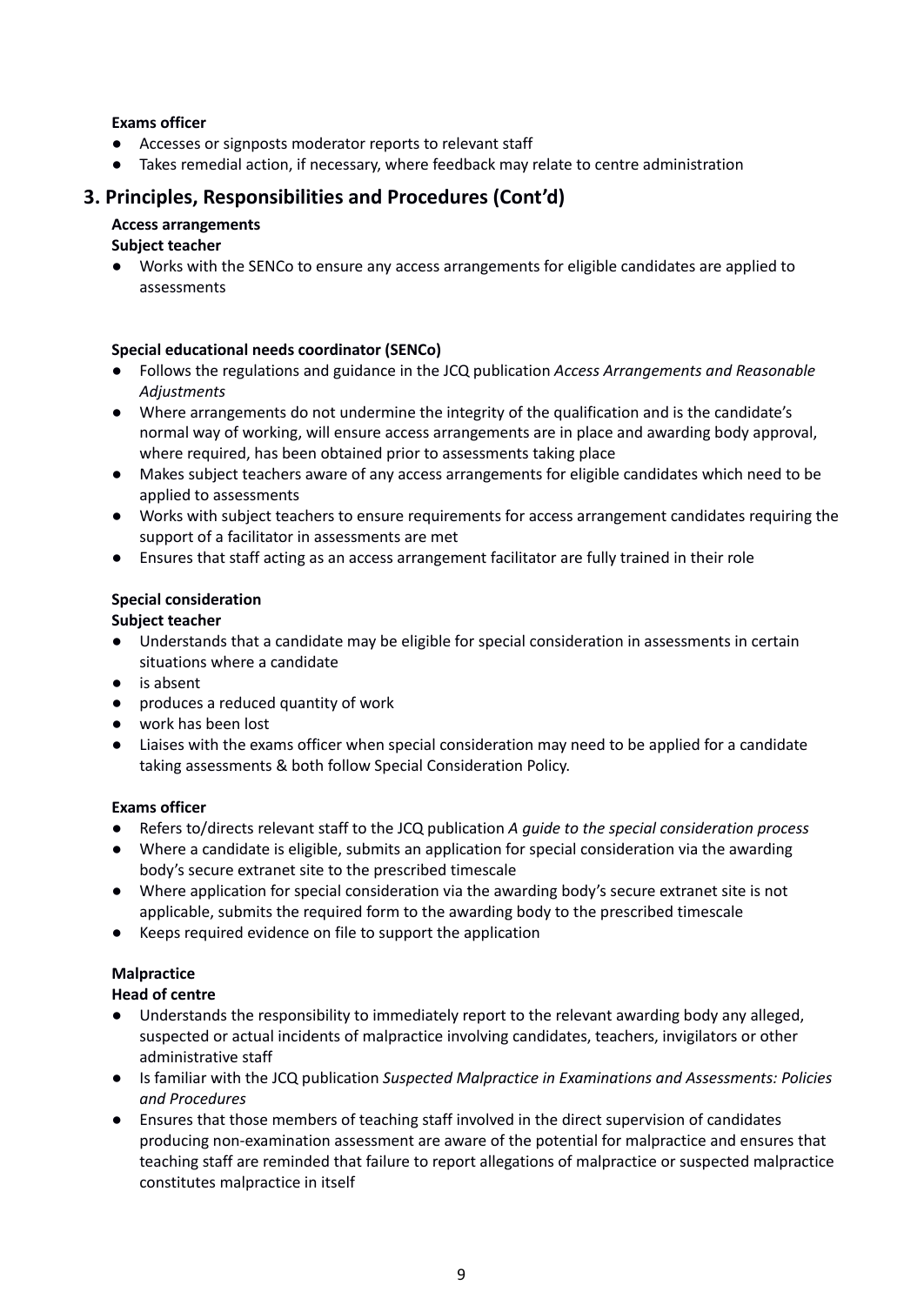# **Subject teacher**

*●* Is aware of the JCQ *Notice to Centres - Teachers sharing assessment material and candidates'* work to mitigate against candidate and centre malpractice

# **3. Principles, Responsibilities and Procedures (Cont'd)**

- *●* Ensures candidates understand the JCQ document *Information for candidates - non-examination assessments*
- *●* Ensures candidates understand the JCQ document *Information for candidates - Social Media*
- Escalates and reports any alleged, suspected or actual incidents of malpractice involving candidates to the head of centre

# **Exams officer**

- Signposts the JCQ publication *Suspected Malpractice in Examinations and Assessments: Policies and Procedures* to the head of centre
- Signposts the JCQ *Notice to Centres - Teachers sharing assessment material and candidates' work* to subject heads
- Signposts candidates to the relevant JCQ information for candidates documents
- Where required, supports the head of centre in investigating and reporting incidents of alleged, suspected or actual malpractice

# **Post-results Services**

#### **Head of centre**

● Ensures the centre's *internal appeals procedures* clearly detail the procedure to be followed by candidates (or their parents/carers) appealing against a centre decision not to support a clerical check, a review of marking, a review of moderation or an appeal.

#### **Subject head/lead**

● Provides relevant support to subject teachers making decisions about reviews of results

#### **Subject teacher**

- Provides advice and guidance to candidates on their results and the post-results services available
- Provides the exams officer with the original sample or relevant sample of candidates' work that may be required for an enquiry about results to the internal deadline
- Supports the exams officer in collecting candidate consent where required

# **Exams officer**

- Is aware of the individual post-results services available for externally assessed and internally assessed components of non-examination assessments as detailed in the JCQ publication *Post Results Services* (Information and guidance to centres...)
- Provides/signposts relevant centre staff and candidates to post-results services information
- Ensures any requests for post-results services that are available to non-examination assessments are submitted online via the awarding body secure extranet site to deadline
- Collects candidate consent where required

#### **Practical Skills Endorsement for the A Level Sciences designed for use in England**

#### **Head of centre**

- Provides a signed declaration as part of the National Centre Number Register Annual Update, that all reasonable steps have been or will be taken to ensure that all candidates at the centre have had, or will have, the opportunity to undertake the prescribed practical activities
- Ensures new lead teachers undertake the required training provided by the awarding body on the implementation of the practical endorsement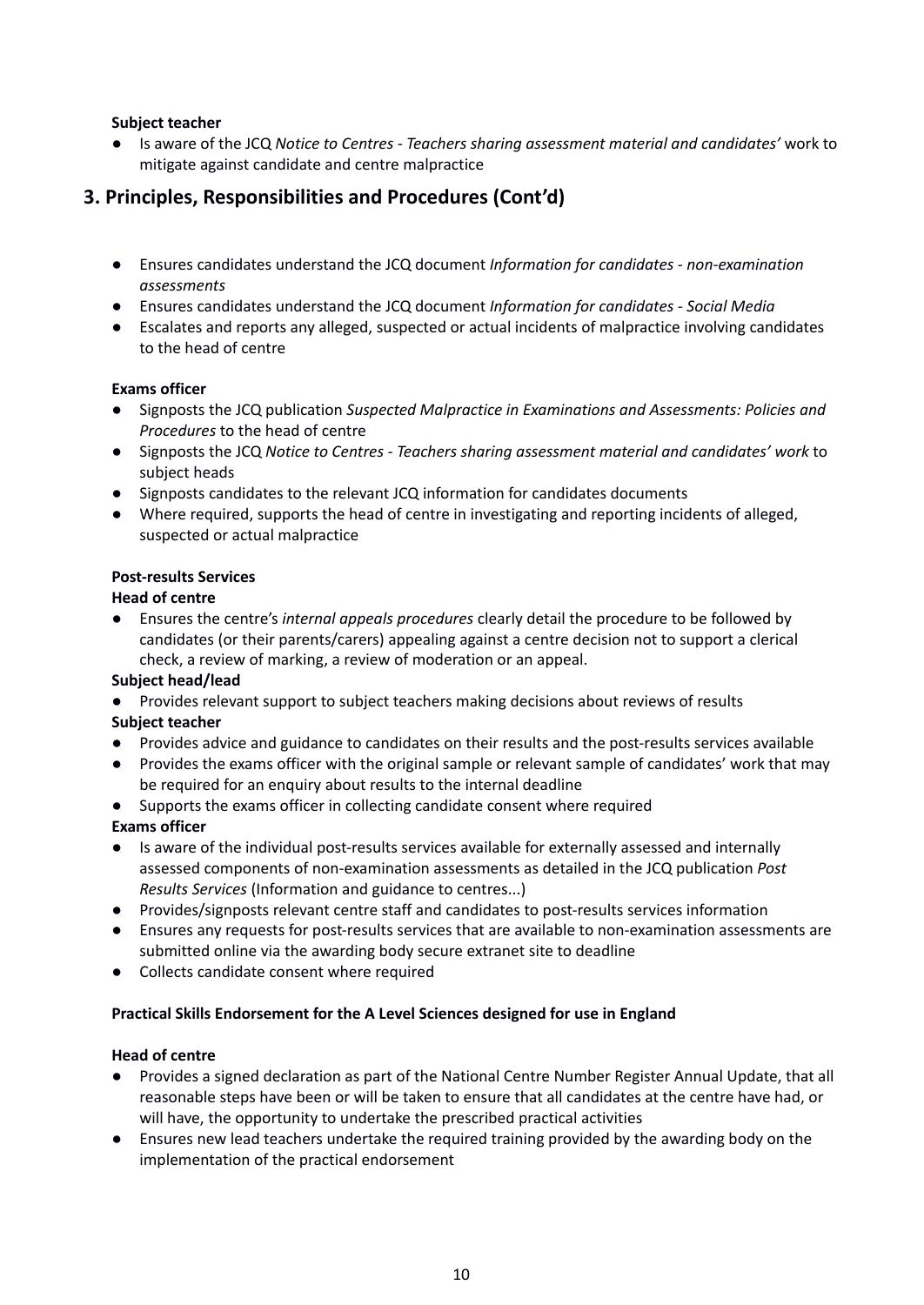● Ensures relevant centre staff liaise with all relevant parties in relation to arrangements for and conduct of the monitoring visit

# **3. Principles, Responsibilities and Procedures (Cont'd)**

# **Subject head/lead**

- *●* Confirms understanding of the *Practical Skills Endorsement for the A Level Sciences designed for use in England*
- Ensures where the centre intends to enter candidates for the first time for one or more of the A level subjects, the relevant awarding body will be contacted at the beginning of the course
- Undertakes training provided by the awarding body on the implementation of the practical endorsement
- Disseminates information to subject teachers ensuring the standards can be applied appropriately
- Liaises with all relevant parties in relation to arrangements for and conduct of the monitoring visit

#### **Subject teacher**

- Ensures all the requirements in relation to the endorsement are known and understood
- Ensures the required arrangements for practical activities are in place
- Provides all the required centre records
- Ensures candidates provide the required records
- Provides any required information to the subject lead regarding the monitoring visit
- Assesses candidates using Common Practical Assessment Criteria (CPAC)
- Applies for an exemption where a candidate cannot access the practical endorsement due to a substantial impairment
- Follows the awarding body's instructions for the submission of candidates *Pass* or *Not Classified* assessment outcome

#### **Exams officer**

● Follows the awarding body's instructions for the submission of candidates *Pass* or *Not Classified* assessment

# **Spoken Language Endorsement for GCSE English Language specifications designed for use in England**

#### **Head of centre**

● Provides a signed declaration as part of the National Centre Number Register Annual Update, that all reasonable steps have been or will be taken to ensure that all candidates at the centre have had, or will have, the opportunity to undertake the Spoken Language endorsement

# **Subject head/lead**

- *●* Confirms understanding of the *Spoken Language Endorsement for GCSE English Language specifications designed for use in England*
- Ensures the required task setting and task taking instructions are followed by subject teachers
- Ensures subject teachers assess candidates, either live or from recordings, using the common assessment criteria
- Ensures for monitoring purposes, audio-visual recordings of the presentations of a sample of candidates are provided